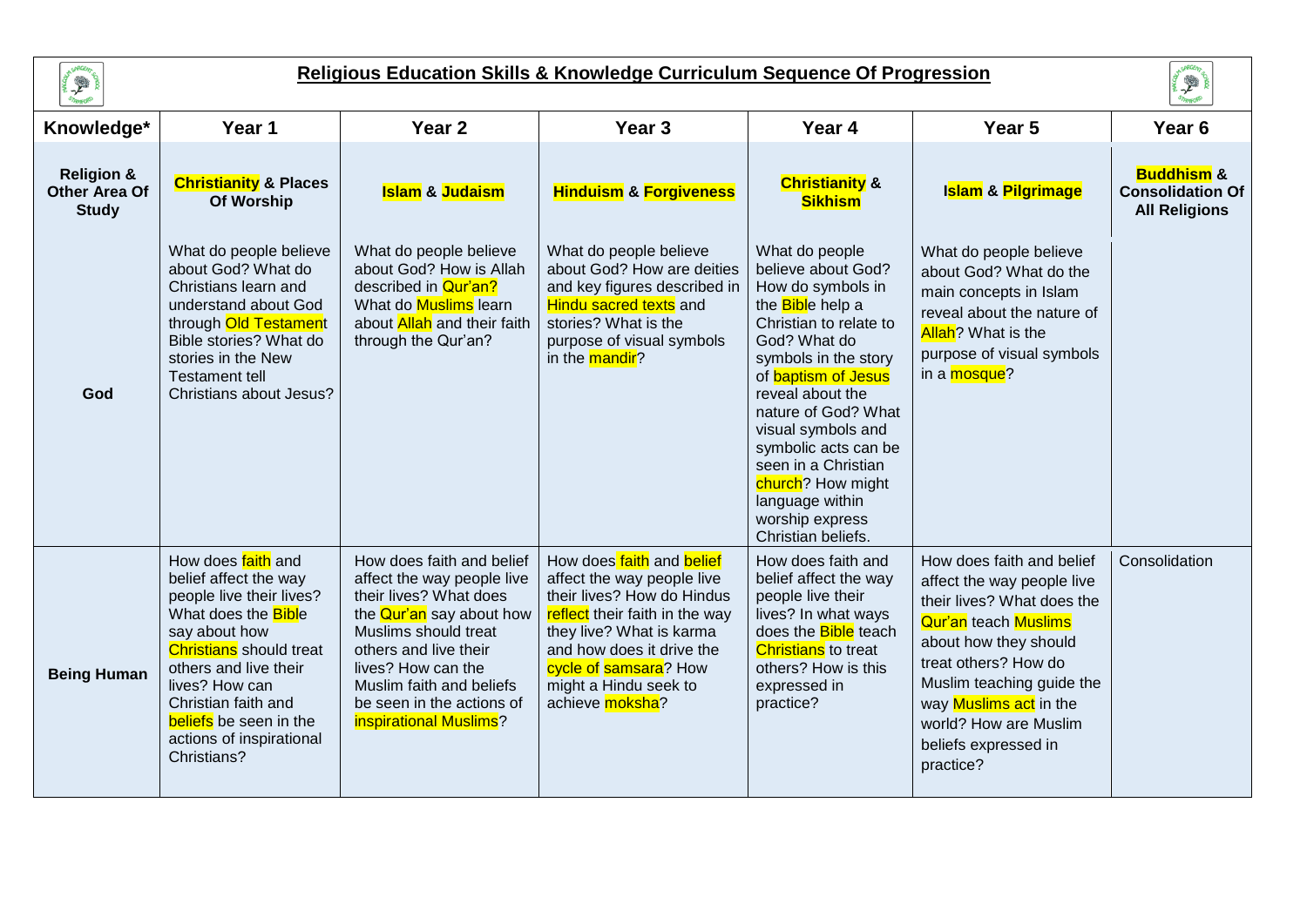| Community,<br>worship and<br>celebration | What do Christians do<br>to express their beliefs?<br>Which <b>celebrations</b> are<br>important to Christians?                                                                                             | How do people express<br>their religions and<br>beliefs? What do Muslims<br>do to express their<br>beliefs? Which<br>celebrations are<br>important to Muslims?                            | How do people express<br>their religion and beliefs?<br>How is <mark>Hindu belief</mark><br>expressed personally and<br>collectively? How does<br>Hindu worship and<br>celebration build a sense of<br>community? | How do people<br>express their religion<br>and <b>belief</b> ? How is<br>Christian worship and<br>celebration build a<br>sense of community?       | How do people express<br>their religion and beliefs?<br>How is Muslim worship<br>expressed collectively?<br>How does Muslim worship<br>and <b>celebration</b> build a<br>sense of community?                                                                                                                  | Consolidation |
|------------------------------------------|-------------------------------------------------------------------------------------------------------------------------------------------------------------------------------------------------------------|-------------------------------------------------------------------------------------------------------------------------------------------------------------------------------------------|-------------------------------------------------------------------------------------------------------------------------------------------------------------------------------------------------------------------|----------------------------------------------------------------------------------------------------------------------------------------------------|---------------------------------------------------------------------------------------------------------------------------------------------------------------------------------------------------------------------------------------------------------------------------------------------------------------|---------------|
| Life Journey,<br>rites of<br>passage     | How do people mark<br>important events in life?<br>What do <i>Christians</i> do<br>to celebrate birth? What<br>does it mean and why<br>does it matter to<br>belong?                                         | How do people mark<br>important events in life?<br>What do Muslims do to<br>celebrate birth?                                                                                              | How do people mark<br>important events in life?<br>How do <b>Hindus</b> show they<br>belong?                                                                                                                      | How do people mark<br>important events in<br>life? How do<br><b>Christians</b> show they<br>belong?                                                | How do people mark<br>important events in life?<br>How do Muslims show<br>they belong?                                                                                                                                                                                                                        | Consolidation |
| <b>Other Area</b>                        | <b>Additional unit of</b><br>place of worship:<br>symbols, architecture,<br>worship, diversity,<br>practices, connections<br>with key beliefs,<br>schools should utilise<br>local places where<br>possible. | In-depth study of<br>another religion/belief<br>system - Judaism. Key<br>beliefs, practices,<br>festivals, symbols,<br>Opportunities to compare<br>and contrast with<br>compulsory units. | <b>Forgiveness:</b><br>Religious/non-religious<br>beliefs about forgiveness;<br>examples of religious<br>festivals/practices/stories<br>that focus on saying sorry<br>and asking for forgiveness.                 | <b>Additional Unit: In-</b><br>depth study of<br>another<br>religion/belief<br>system - Sikhism:<br>key beliefs, practices,<br>festivals, symbols. | <b>Additional Unit-</b><br>Pilgrimage - Enquiry into<br>journeys carried out by<br>religious people -<br>motivations for the<br>journey, key destinations,<br>practices associated with<br>the journey, key beliefs<br>expressed by the journey<br>etc: opportunity to include<br>local places of pilgrimage. | Consolidation |